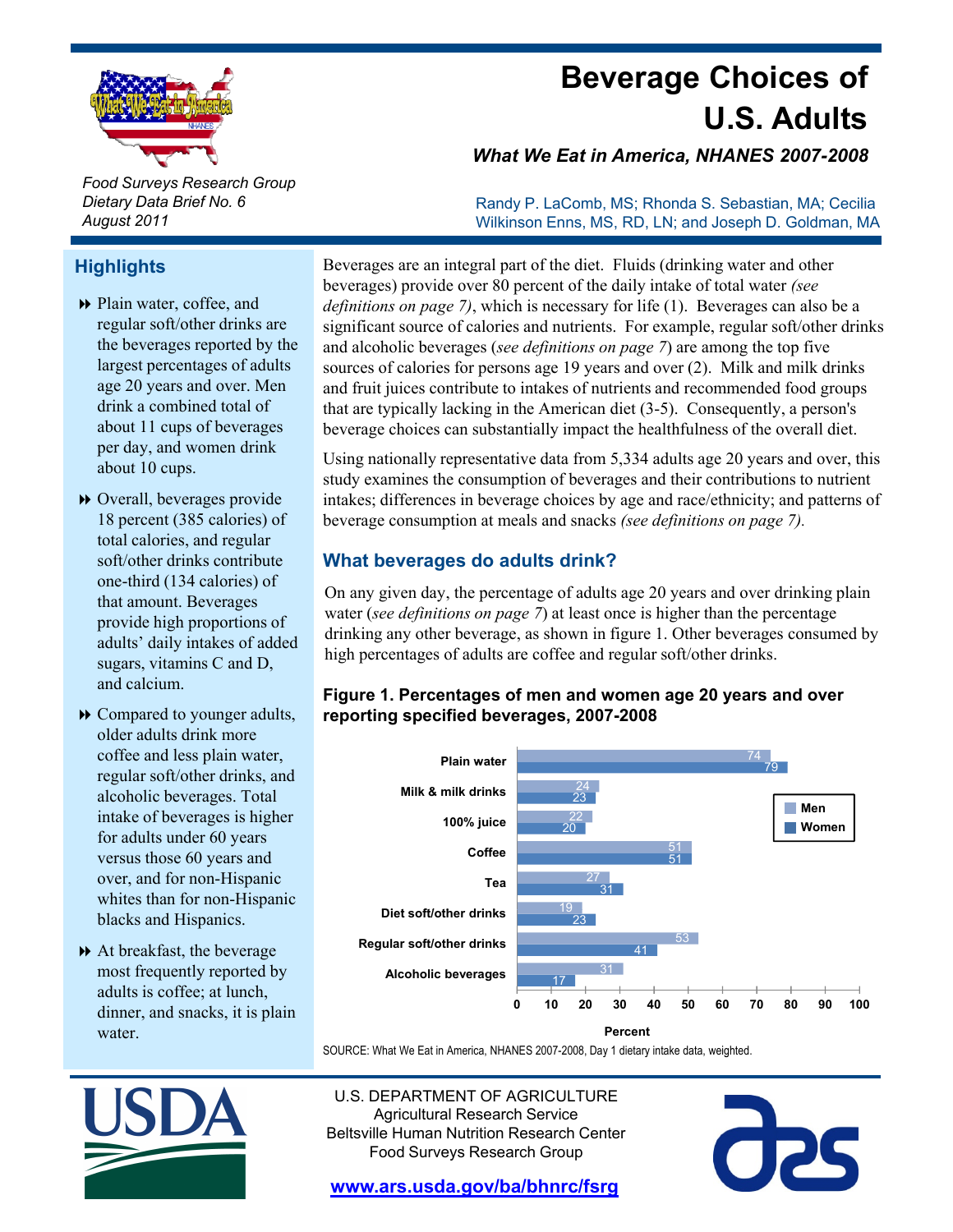## **What quantity of beverages do adults drink, and does this differ for men and women?**

As shown in figure 2 below, on any given day, both men and women drink an average of slightly more than 4 cups of plain water and over 1 cup each of coffee and regular soft/other drinks; men also consume over 1 cup of alcoholic beverages, mostly in the form of beer. Both men and women consume only one-half cup or less of milk and milk drinks and 100% juice. Men have a significantly larger combined total intake of all beverages (11.7 cups) than do women (9.3 cups;  $p<0.01$ ), mainly due to men's higher intakes of coffee, regular soft/other drink and alcoholic beverages.

About one-third to one-half of the coffee and tea consumed by adults is plain; the rest has caloric additions such as sugar or cream. Among men, 58 percent of coffee and 59 percent of tea are consumed with caloric additions; among women, 67 percent of coffee and 49 percent of tea have such additions.

#### **Figure 2. Mean intakes (cups) of beverages by men and women age 20 years and over, 2007-2008**



NOTE: \*\*Intakes differ significantly between men and women (p<.001). SOURCE: What We Eat in America, NHANES 2007-2008, Day 1 dietary intake data, weighted.

# **Does the daily calorie contribution of adults' beverage intake vary by age group?**

Yes. Among adults age years 20 and over, beverages contribute a daily average of 483 calories for men and 297 calories for women. These intakes of calories from beverages account for 19 percent of total calories for men and 17 percent for women. As shown in figure 3 below, beverage calorie intake is much lower for adults age 60 years and over than for younger adults. Moreover, the percentage of total calorie intake that is provided by beverages is also lower for adults age 60 years and over (15 percent for men and 12 percent for women) than for younger adults (22 percent for men and 19 percent for women) adults (22 percent for men and 19 percent for women).





NOTE: a,b.cWithin gender, age groups with different letters differ significantly (p<0.001) in both the intake of calories from beverages and the percentage of total calorie intake that is provided by beverages.

SOURCE: What We Eat in America, NHANES 2007-2008, Day 1 dietary intake data, weighted.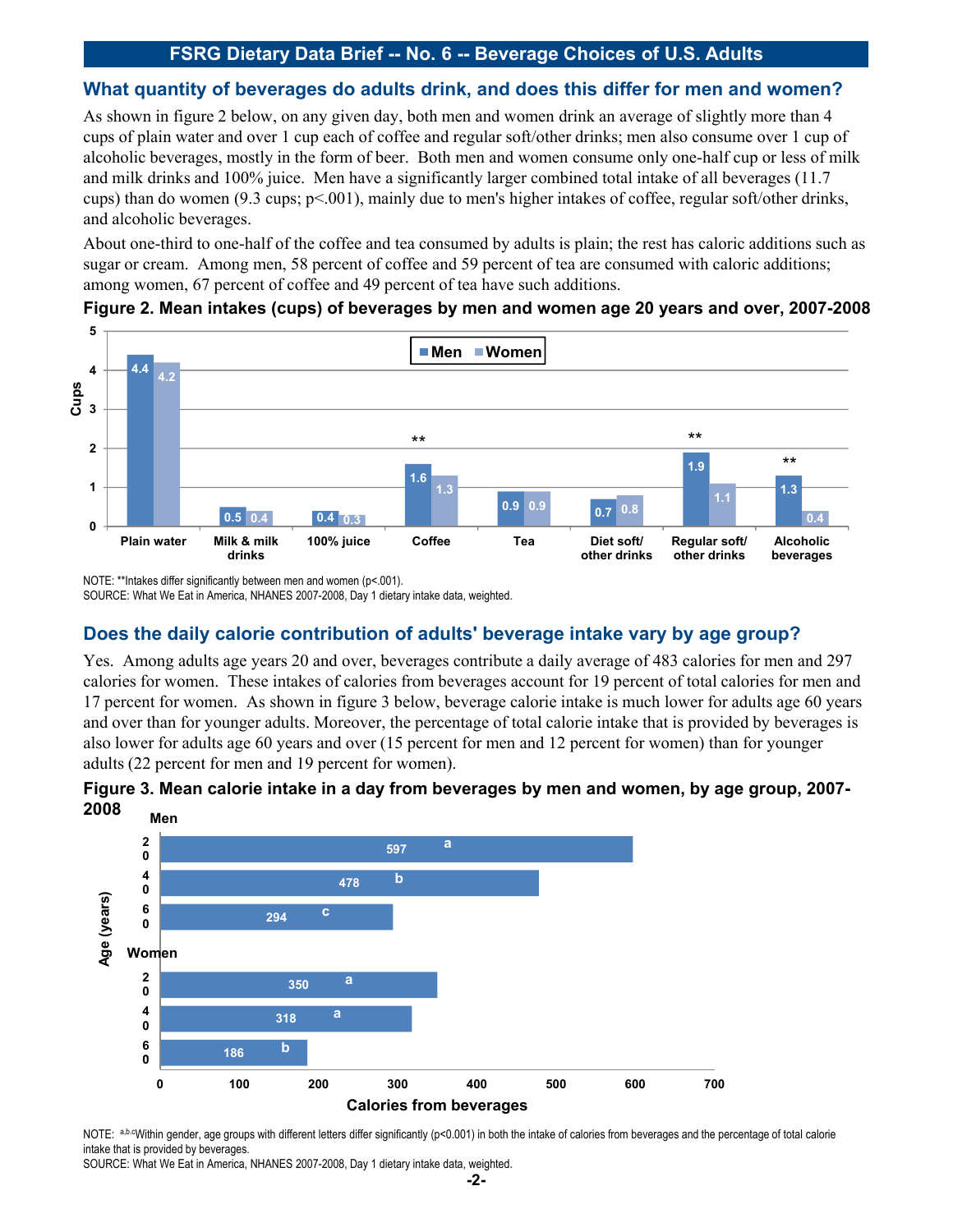# **How much of their daily intakes of nutrients and other food components do adults obtain from beverages?**

Beverages contribute substantially to intake of some nutrients and little to intake of others. Of the average calorie intake of adults age 20 years and over (2,115 calories), 18 percent (385 calories) comes from beverages (see figure 4). More than half of adults' daily intake of added sugars (a subgroup of carbohydrate) is provided by beverages, but little protein or fat is. Predictably, beverages provide essentially all the alcohol and caffeine and most of the moisture (total water) in the diets of American adults. Beverages also contribute considerable amounts of some micronutrients, such as vitamins C and D.





SOURCE: What We Eat in America, NHANES 2007-2008, Day 1 dietary intake data, weighted.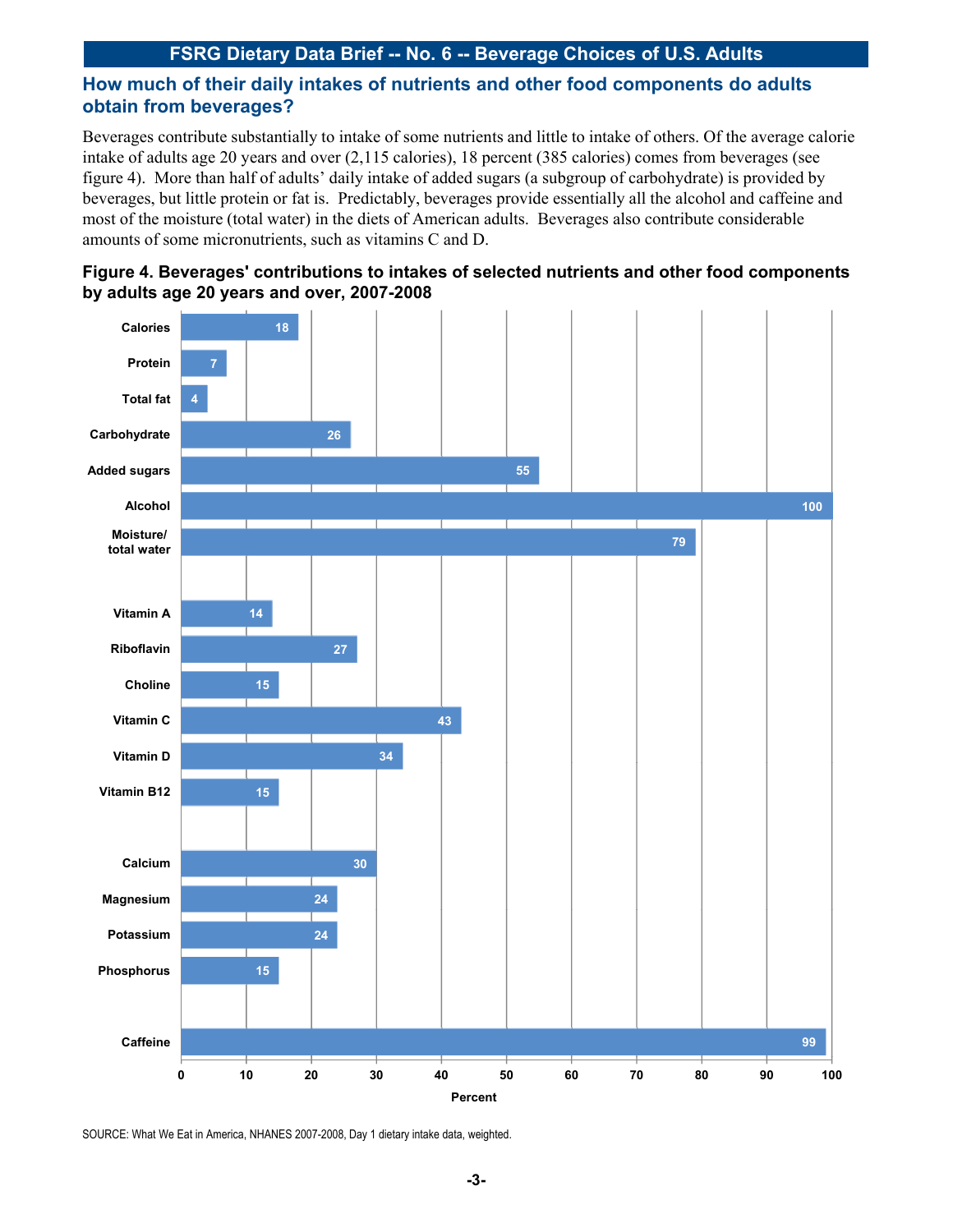## **Which beverages are the top providers of nutrients?**

It varies from nutrient to nutrient. As seen previously in figure 4 *(see page 3)*, beverages make large contributions to daily intakes of some nutrients. In many cases, this high nutrient contribution comes primarily from one or two beverage groups. For each nutrient listed in table 1 below, the beverages with check marks collectively account for over one-half of beverages' contribution to the overall intake of that nutrient.

It is no surprise that the top beverage contributor of added sugars is the regular soft/other drinks group, which provides on average 134 calories to the diets of adults (6 percent of total calories). Similarly, all the alcohol comes from alcoholic beverages, and most of the caffeine (64 percent of total caffeine) comes from coffee.

However, in some cases, a beverage that is not rich in a given nutrient is a top provider of that nutrient on account of adults' high consumption of that beverage. For example, because adults' consumption of plain water is high, water is a top beverage provider of calcium and magnesium even though it is not rich in those nutrients. Coffee is not considered a rich source of riboflavin, especially not in comparison with milk. Yet adults drink a lot of coffee (some of it with milk added to it) and not much milk on its own, so coffee joins milk as a major beverage contributor to the riboflavin intakes of adults.

## **Table 1. Top beverages contributing to intakes of selected nutrients and food components, 2007-2008**

| <b>Nutrient</b> | <b>Plain</b><br>water | <b>Milk and</b><br>milk<br>drinks | 100%<br>juice | <b>Coffee</b> | <b>Regular</b><br>soft/other<br>drinks | <b>Alcoholic</b><br>beverages |
|-----------------|-----------------------|-----------------------------------|---------------|---------------|----------------------------------------|-------------------------------|
| Carbohydrate    |                       |                                   |               |               |                                        |                               |
| Added sugars    |                       |                                   |               |               |                                        |                               |
| Alcohol         |                       |                                   |               |               |                                        |                               |
| Riboflavin      |                       |                                   |               |               |                                        |                               |
| Vitamin C       |                       |                                   | $\checkmark$  |               |                                        |                               |
| Vitamin D       |                       |                                   |               |               |                                        |                               |
| Calcium         |                       |                                   |               |               |                                        |                               |
| Magnesium       |                       |                                   |               |               |                                        |                               |
| Potassium       |                       |                                   |               |               |                                        |                               |
| Caffeine        |                       |                                   |               |               |                                        |                               |

NOTE: Beverage groups include items added to the base drink, if the respondent reported consuming them together, e.g., milk added to coffee, sugar added to tea *(see definitions of beverage groups on page 7)*.

SOURCE: What We Eat in America, NHANES 2007-2008, Day 1 dietary intake data, weighted. Nutrient values for plain water are based on a nationally representative sampling of drinking water (8).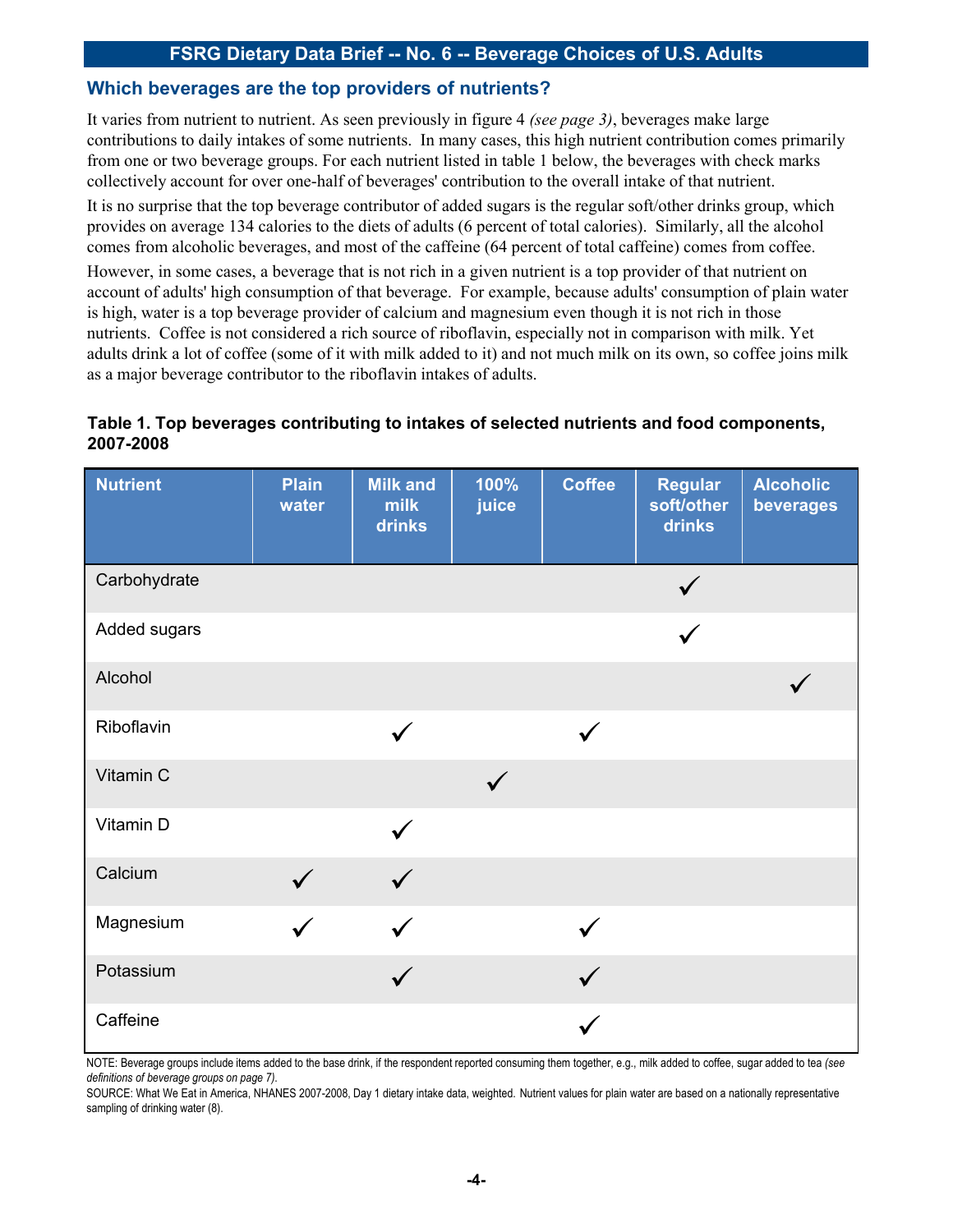#### **Do beverage choices differ by age?**

Yes, for some beverages. Total beverage intake is significantly lower for adults age 60 years and over than for adults age 20-59 years (p< .001). Adults age 20-39 years drink significantly more plain water, regular soft/other drinks, and alcoholic beverages than do adults age 60 years and over *(see figure 5)*. On the other hand, coffee intake is higher among adults age 40 years and over than among those age 20-39 years.





NOTES: Adjusted for gender, educational status, percent of poverty threshold (income), race/ethnicity, weight status, and calorie intake (see definitions on page 7).<br>a,b.cWithin beverage category, bars with different super SOURCE: What We Eat in America, NHANES 2007-2008, Day 1 dietary intake data, weighted.

## **Does consumption of beverages differ by race/ethnicity? Does consumption of beverages differ by**

Yes. Non-Hispanic whites consume significantly more beverages overall relative to non-Hispanic blacks and Hispanics (p<.001). Non-Hispanic whites and Hispanics consume significantly more milk and milk drinks than do non-Hispanic blacks, though consumption by all groups is low, as shown in figure 6. Non-Hispanic whites also consume more coffee, tea, and diet soft/other drinks than do the other race/ethnic groups.

#### Figure 6. Mean daily intakes of selected beverages by race/ethnicity, adults age 20 years and **over, 2007-2008**



NOTES: Adjusted for gender, age, educational status, percent of poverty threshold (income), weight status, and calorie intake *(see definitions on page 7)*. For a specific beverage category, bars with different superscript letters differ significantly (p<.001) by race/ethnicity. SOURCE: What We Eat in America, NHANES 2007-2008, Day 1 dietary intake data, weighted.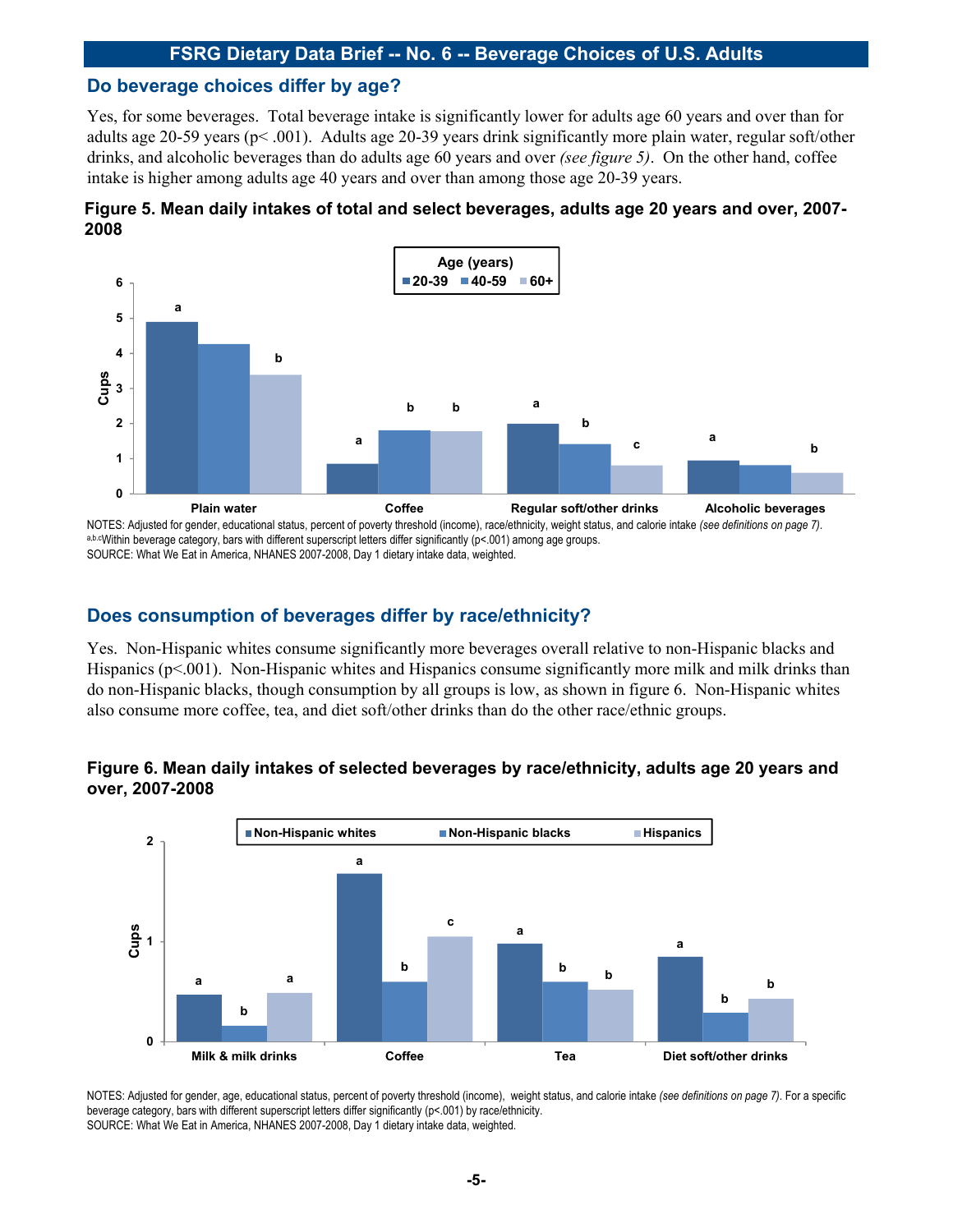# **Do beverage choices differ among meals and snacks?**

Yes. Beverage choice patterns vary at breakfast, lunch, dinner, and snacks *(see definitions on page 7)*. At breakfast, the highest percentage of all beverages reported is for coffee (44 percent of beverage reports). Plain water and regular soft/other drinks are the first and second most frequently reported beverages at lunch, dinner, and snacks.





SOURCE: What We Eat in America, NHANES 2007-2008, Day 1 dietary intake data, weighted.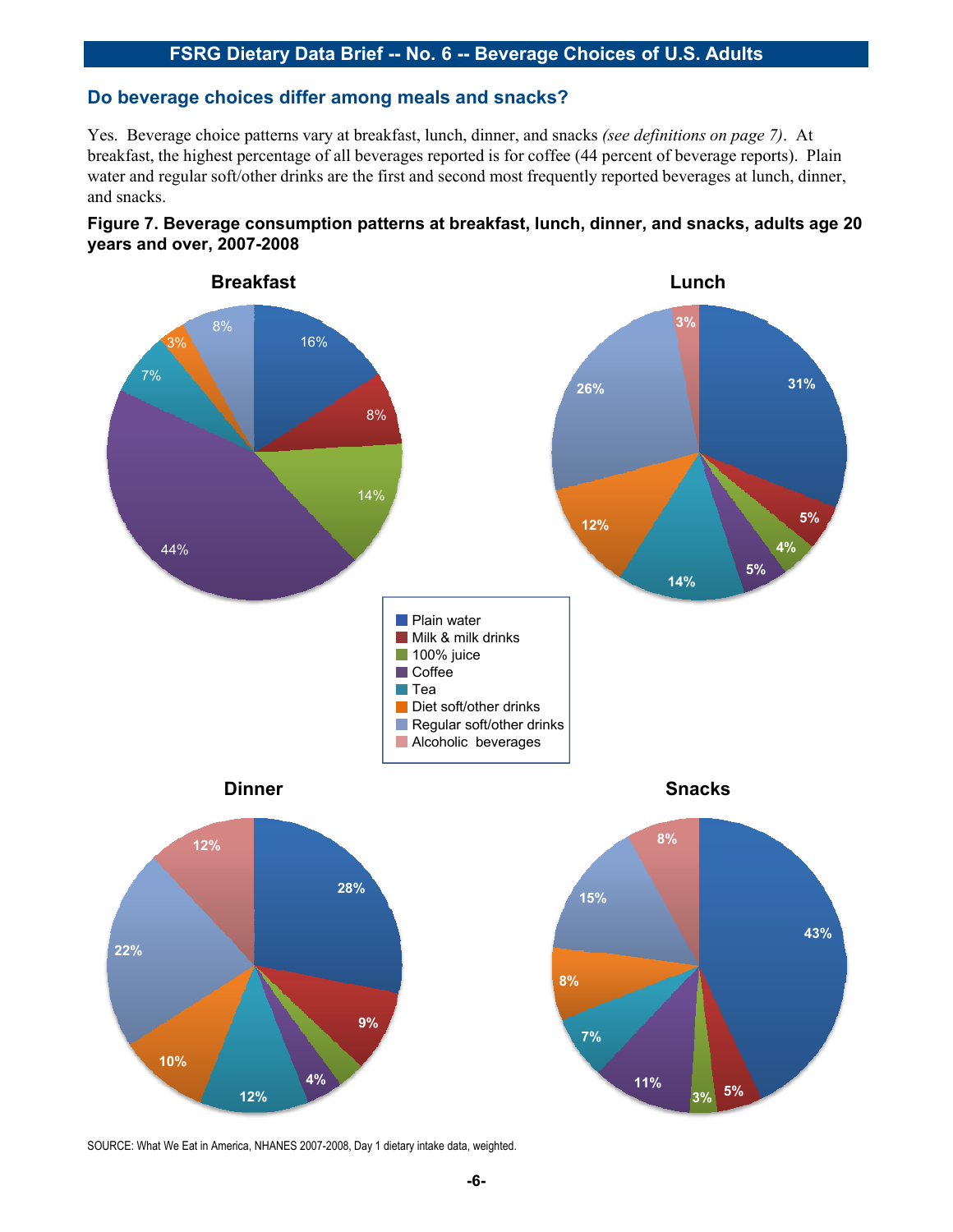#### **Definitions**

**Beverage:** Any item that meets the definition for one of the beverage groups listed below. Amounts consumed and nutrient contributions of each beverage group take into account any items reported by the respondent as being consumed together as a unit with the beverage – for example, sugar added to tea or cream added to coffee.

# **Beverage groups:**

- **100% juice:** Includes all fruit and vegetable juices that are 100 percent juice.
- **Alcoholic beverages:** Includes wine, beer, liquor, and mixed drinks.
- **Coffee:** Includes coffee and coffee-based drinks, such as latte and coffee made from presweetened mix.
- **Diet soft/other drinks:** Includes low-calorie versions of the following: Soft drinks (pop, soda), fruit drinks (fruit flavored or containing less than 100 percent juice), sports drinks, and energy drinks. Also includes carbonated water.
- Milk & milk drinks: Includes plain milk (whole, reduced fat, lowfat, skim) and milk-based drinks such as chocolate milk, milk shakes, and hot cocoa.
- **Plain water:** Includes tap and non-carbonated bottled water without caloric sweeteners or additions.
- **Regular soft/other drinks:** Includes regular (i.e., calorically sweetened) versions of the following: Soft drinks (pop, soda), fruit drinks (fruit flavored or containing less than 100 percent juice), sports drinks, and energy drinks.
- **Tea:** Includes tea and tea-based drinks, such as ready-to-drink sweet tea and tea made from presweetened mix.

**BMI (body mass index):** Based on an individual's height and weight, this number is a reliable indicator of body fatness for most people (6). Calculated by dividing a person's weight (in kilograms) by the square of his/her height (in meters). Using pounds and inches, BMI may be calculated according to the formula weight (lb) / [height  $(in)$ <sup>2</sup> x 703.

**Eating occasion:** An occurrence of eating/drinking reported during the dietary interview, consisting of one or more food/beverage items, including plain water. The respondent selected the name of each eating occasion from a list provided during the interview. English and Spanish eating occasion names are grouped as follows:

- **Breakfast:** Includes breakfast, desayuno, and almuerzo.
- Lunch: Includes brunch, lunch, and comida.
- **Dinner:** Includes dinner, supper, and cena.
- **Snack:** Includes snack, drink, merienda, entre comida, botana, bocadillo, tentempie, bebida, and extended consumption (used when an item was consumed over a long period of time).

**Educational status:** Levels used in this analysis were less than high school completed, high school or equivalent (GED) completed, and any education beyond high school.

**Poverty thresholds:** Percentage of poverty level is based on family income, size, and composition using U.S. Census Bureau poverty thresholds. Poverty threshold categories are related to Federal nutrition assistance programs. See www.fns.usda.gov.

**Water, total:** The sum of all water (moisture) from all sources, including plain water, other beverages, and food. **Weight status:** Adults age 20 years and over were assigned to weight status categories based on the following ranges of BMI (see definition above): Underweight, less than 18.5; normal weight, 18.5-24.9; overweight, 25.0-  $29.9$ ; and obese,  $30.0$  and over  $(7)$ .

#### **Data Source**

Estimates in this report are based on 24-hour recall data collected in 2007-2008 in What We Eat in America (WWEIA), the dietary intake interview component of the National Health and Nutrition Examination Survey (NHANES). A total of 5,420 men and women age 20 years and over provided one day of complete and reliable dietary intake data. Pregnant and lactating females (n=86) were excluded, yielding a final sample of 5,334 adults (2,662 males and 2,672 females). Sample weights were applied in all analyses to produce nationally representative estimates. Nutrient intake estimates in this report are based only on intakes of foods and beverages, not supplements. The source of nutrient data for all beverages, including water, is the USDA Food and Nutrient Database for Dietary Studies 4.1 (8).